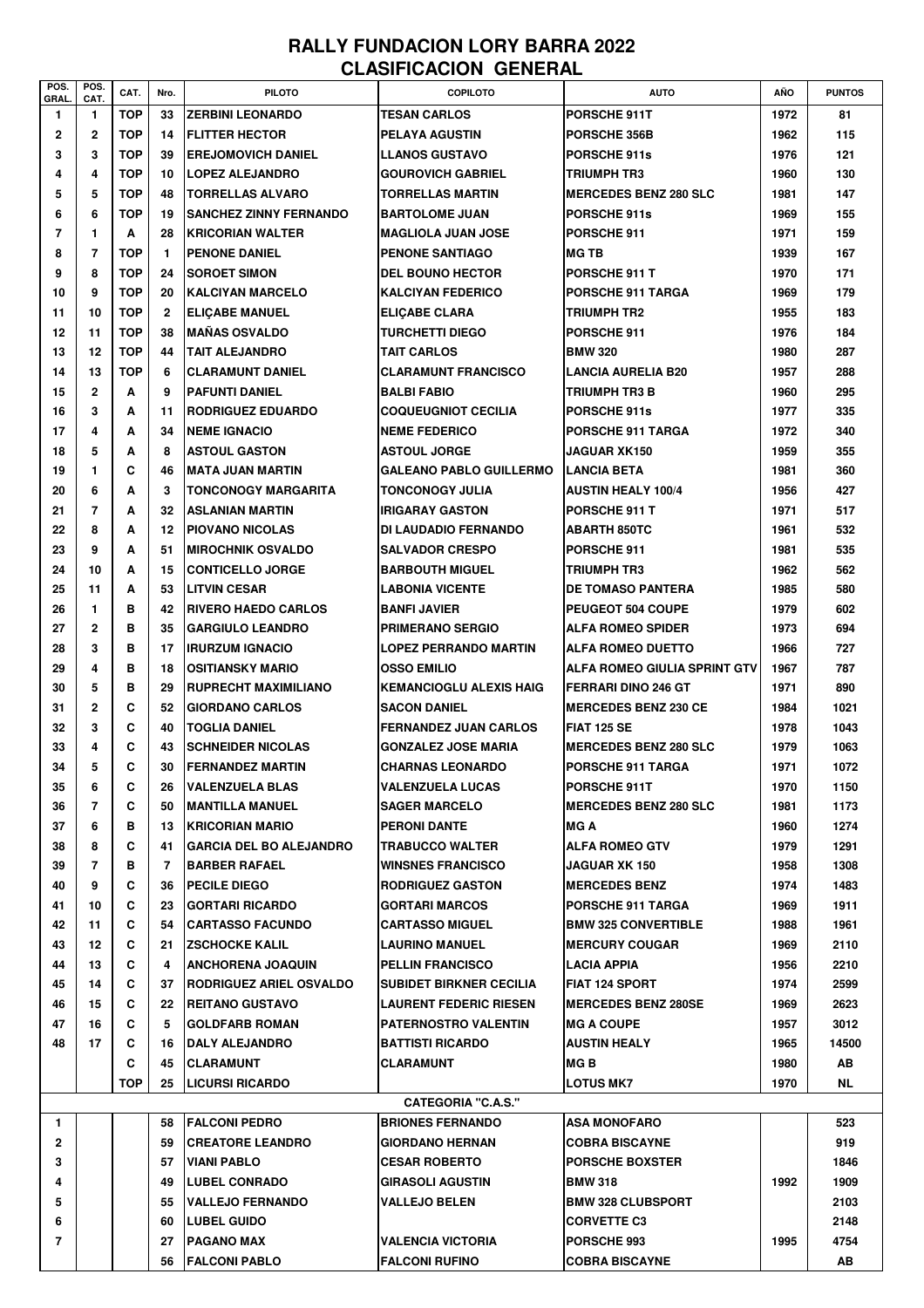## RALLY FUNDACION LORY BARRA 2022 **CLASIFICACION POR CATEGORIAS**

| <b>POS</b>     | CAT.                 | Nro. | <b>PILOTO</b>                  | <b>COPILOTO</b>                | <b>AUTO</b>                  | AÑO  | <b>PUNTOS</b> |  |  |  |
|----------------|----------------------|------|--------------------------------|--------------------------------|------------------------------|------|---------------|--|--|--|
|                | <b>CATEGORIA "A"</b> |      |                                |                                |                              |      |               |  |  |  |
| $\mathbf{1}$   | A                    | 28   | <b>IKRICORIAN WALTER</b>       | <b>MAGLIOLA JUAN JOSE</b>      | PORSCHE 911                  | 1971 | 159           |  |  |  |
| $\mathbf{2}$   | A                    | 9    | <b>PAFUNTI DANIEL</b>          | <b>BALBI FABIO</b>             | TRIUMPH TR3 B                | 1960 | 295           |  |  |  |
| 3              | A                    | 11   | <b>RODRIGUEZ EDUARDO</b>       | <b>COQUEUGNIOT CECILIA</b>     | <b>PORSCHE 911s</b>          | 1977 | 335           |  |  |  |
| 4              | A                    | 34   | <b>NEME IGNACIO</b>            | <b>NEME FEDERICO</b>           | <b>PORSCHE 911 TARGA</b>     | 1972 | 340           |  |  |  |
| 5              | A                    | 8    | <b>ASTOUL GASTON</b>           | <b>ASTOUL JORGE</b>            | JAGUAR XK150                 | 1959 | 355           |  |  |  |
| 6              | A                    | 3    | <b>TONCONOGY MARGARITA</b>     | <b>TONCONOGY JULIA</b>         | <b>AUSTIN HEALY 100/4</b>    | 1956 | 427           |  |  |  |
| 7              | A                    | 32   | ASLANIAN MARTIN                | <b>IRIGARAY GASTON</b>         | <b>PORSCHE 911 T</b>         | 1971 | 517           |  |  |  |
| 8              | A                    | 12   | IPIOVANO NICOLAS               | DI LAUDADIO FERNANDO           | <b>ABARTH 850TC</b>          | 1961 | 532           |  |  |  |
| 9              | A                    | 51   | <b>MIROCHNIK OSVALDO</b>       | <b>SALVADOR CRESPO</b>         | <b>PORSCHE 911</b>           | 1981 | 535           |  |  |  |
| 10             | A                    | 15   | <b>CONTICELLO JORGE</b>        | <b>BARBOUTH MIGUEL</b>         | TRIUMPH TR3                  | 1962 | 562           |  |  |  |
| 11             | A                    | 53   | <b>LITVIN CESAR</b>            | <b>LABONIA VICENTE</b>         | <b>DE TOMASO PANTERA</b>     | 1985 | 580           |  |  |  |
|                | <b>CATEGORIA "B"</b> |      |                                |                                |                              |      |               |  |  |  |
| $\mathbf{1}$   | в                    | 42   | <b>IRIVERO HAEDO CARLOS</b>    | <b>BANFI JAVIER</b>            | PEUGEOT 504 COUPE            | 1979 | 602           |  |  |  |
| $\mathbf{2}$   | в                    | 35   | <b>GARGIULO LEANDRO</b>        | <b>PRIMERANO SERGIO</b>        | <b>ALFA ROMEO SPIDER</b>     | 1973 | 694           |  |  |  |
| 3              | в                    | 17   | <b>IIRURZUM IGNACIO</b>        | <b>LOPEZ PERRANDO MARTIN</b>   | <b>ALFA ROMEO DUETTO</b>     | 1966 | 727           |  |  |  |
| 4              | в                    | 18   | IOSITIANSKY MARIO              | <b>OSSO EMILIO</b>             | ALFA ROMEO GIULIA SPRINT GTV | 1967 | 787           |  |  |  |
| 5              | в                    | 29   | <b>RUPRECHT MAXIMILIANO</b>    | <b>KEMANCIOGLU ALEXIS HAIG</b> | <b>FERRARI DINO 246 GT</b>   | 1971 | 890           |  |  |  |
| 6              | в                    | 13   | <b>KRICORIAN MARIO</b>         | <b>PERONI DANTE</b>            | <b>MGA</b>                   | 1960 | 1274          |  |  |  |
| $\overline{7}$ | в                    | 7    | <b>BARBER RAFAEL</b>           | <b>WINSNES FRANCISCO</b>       | <b>JAGUAR XK 150</b>         | 1958 | 1308          |  |  |  |
|                |                      |      |                                | <b>CATEGORIA "C"</b>           |                              |      |               |  |  |  |
| $\mathbf{1}$   | C                    | 46   | IMATA JUAN MARTIN              | <b>GALEANO PABLO GUILLERMO</b> | <b>LANCIA BETA</b>           | 1981 | 360           |  |  |  |
| $\mathbf{2}$   | C                    | 52   | <b>GIORDANO CARLOS</b>         | <b>SACON DANIEL</b>            | <b>MERCEDES BENZ 230 CE</b>  | 1984 | 1021          |  |  |  |
| 3              | C                    | 40   | <b>TOGLIA DANIEL</b>           | <b>FERNANDEZ JUAN CARLOS</b>   | <b>FIAT 125 SE</b>           | 1978 | 1043          |  |  |  |
| 4              | С                    | 43   | <b>ISCHNEIDER NICOLAS</b>      | <b>GONZALEZ JOSE MARIA</b>     | <b>MERCEDES BENZ 280 SLC</b> | 1979 | 1063          |  |  |  |
| 5              | C                    | 30   | IFERNANDEZ MARTIN              | <b>CHARNAS LEONARDO</b>        | <b>PORSCHE 911 TARGA</b>     | 1971 | 1072          |  |  |  |
| 6              | С                    | 26   | <b>VALENZUELA BLAS</b>         | <b>VALENZUELA LUCAS</b>        | PORSCHE 911T                 | 1970 | 1150          |  |  |  |
| 7              | C                    | 50   | <b>IMANTILLA MANUEL</b>        | <b>SAGER MARCELO</b>           | <b>MERCEDES BENZ 280 SLC</b> | 1981 | 1173          |  |  |  |
| 8              | С                    | 41   | <b>GARCIA DEL BO ALEJANDRO</b> | <b>TRABUCCO WALTER</b>         | <b>ALFA ROMEO GTV</b>        | 1979 | 1291          |  |  |  |
| 9              | C                    | 36   | <b>PECILE DIEGO</b>            | <b>RODRIGUEZ GASTON</b>        | <b>MERCEDES BENZ</b>         | 1974 | 1483          |  |  |  |
| 10             | C                    | 23   | IGORTARI RICARDO               | <b>GORTARI MARCOS</b>          | <b>PORSCHE 911 TARGA</b>     | 1969 | 1911          |  |  |  |
| 11             | C                    | 54   | <b>ICARTASSO FACUNDO</b>       | <b>CARTASSO MIGUEL</b>         | <b>BMW 325 CONVERTIBLE</b>   | 1988 | 1961          |  |  |  |
| 12             | C                    | 21   | <b>ZSCHOCKE KALIL</b>          | <b>LAURINO MANUEL</b>          | <b>MERCURY COUGAR</b>        | 1969 | 2110          |  |  |  |
| 13             | C                    | 4    | <b>ANCHORENA JOAQUIN</b>       | <b>PELLIN FRANCISCO</b>        | <b>LACIA APPIA</b>           | 1956 | 2210          |  |  |  |
| 14             | C                    | 37   | <b>RODRIGUEZ ARIEL OSVALDO</b> | <b>SUBIDET BIRKNER CECILIA</b> | FIAT 124 SPORT               | 1974 | 2599          |  |  |  |
| 15             | C                    | 22   | <b>IREITANO GUSTAVO</b>        | <b>LAURENT FEDERIC RIESEN</b>  | <b>MERCEDES BENZ 280SE</b>   | 1969 | 2623          |  |  |  |
| 16             | C                    | 5    | GOLDFARB ROMAN                 | <b>PATERNOSTRO VALENTIN</b>    | <b>IMG A COUPE</b>           | 1957 | 3012          |  |  |  |
| 17             | C                    | 16   | DALY ALEJANDRO                 | <b>BATTISTI RICARDO</b>        | <b>AUSTIN HEALY</b>          | 1965 | 14500         |  |  |  |
|                | C                    | 45   | CLARAMUNT                      | CLARAMUNT                      | MG B                         | 1980 | AB            |  |  |  |